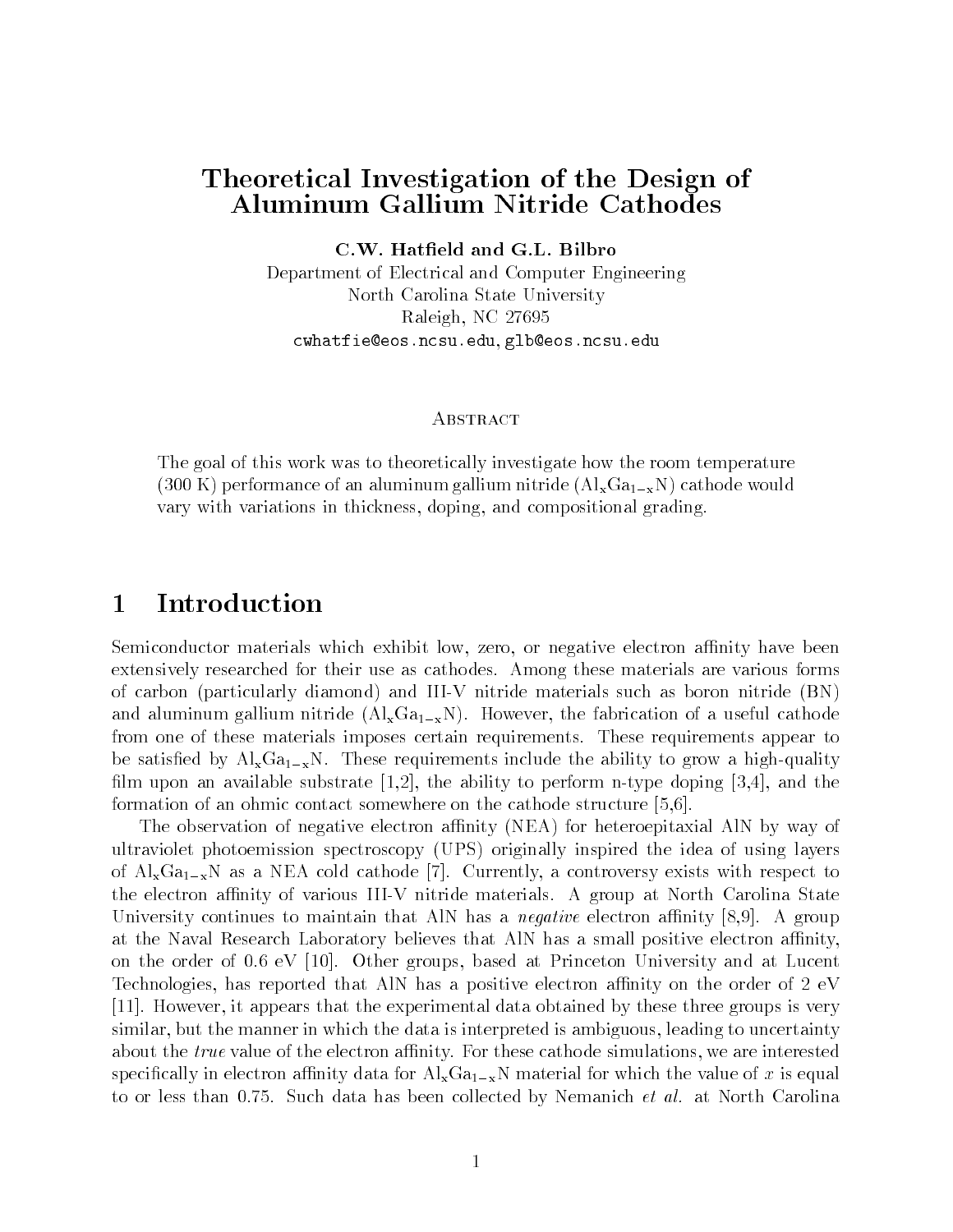

Figure 1: Basic cathode structure.

State University and it has been published We use this data as the basis for our simulations

Graded electron affinity cold cathodes made from  $Al_xGa_{1-x}N$  material have been described, Poisson's equation has been solved, and the maximum current density has been estimated for  $\Lambda$  structures with a composition  $\Lambda$  structures with a composition  $\Lambda$  $\mathbf{u}$  is a non-type  $\mathbf{u}$  is a non-type  $\mathbf{u}$  is a non-type GaN layer have been fabricated and electronicated and electronicated and electronicated and electronicated and electronicated and electronicated and ele emission measurements have been done using an extraction grid structure  $[13,14]$ .

In our previous work  $[15]$ , we presented simulations of a cathode with an n-type, graded layer of  $\Lambda$  in the expected the expected the expected emission of a simulations described the expected emission of a simulation of a simulation of a simulation of a simulation of a simulation of a simulation of a simula basic cathode structure at room temperature both with zero applied electric field (thermal equilibrium) and also in cases in which an external electric field is applied to the cathode surface In this new work we examine the rami
cations of changing the cathodes layer thicknesses, n-type doping level, and compositional grading profile.

# 2 Methodology

the basic cathode structure is shown in Figure . The cathode structure is shown in Figure has a linear  $\pi$ - over the value of x rises from your interest from x rises from x rises from x rises from x rises from x rises a distance of the coordinate system is decomposed to the coordinate system is described to the original origin at the interface between the graded layer and the graded layer and the graded layer and the purpose  $\mathbf{I}$ of the simulation that the linearly graded layer is grown upon a  $50$ -nm-thick layer of GaN. The GaN layer has an ohmic contact on the back, and the ohmic contact is connected to ground the location of the location of the vacuum level at the back of the back of the parties  $\mu$  , and  $\sigma$ nm) is used as the zero energy reference.

Reports on the ntype doping of GaN and AlGaN with Si indicate dopant concentrations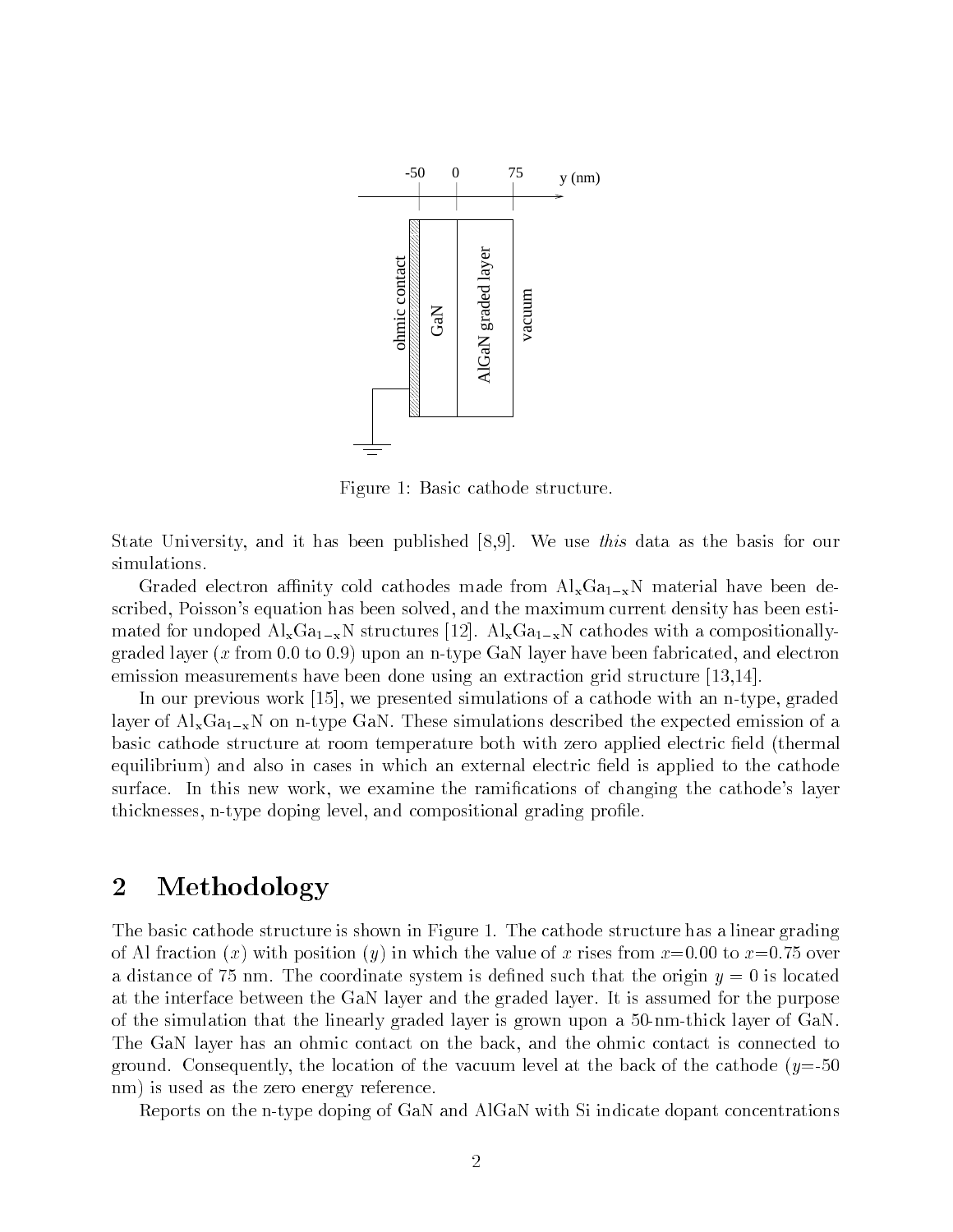in the range of  $10^{+1}$  to  $10^{+2}$  cm  $^{-1}$  [3,4]. The incorporation of higher concentrations of Si tends to cause cracking in the 
lms For the purpose of these calculations the cathode is assumed to be doped uniformly with Si at a concentration of  $10^{18}$  cm<sup>-3</sup> throughout the entire cathode structure.I he concentration 10th cm this a relatively high concentration,with respect to film growth considerations; however, as shown in the subsequent calculations, it provides a low emission barrier

The extension is an electron in AlxGax assumed to  $\Lambda$  with  $\Lambda$  and the distribution is a second to be the  $\Lambda$  of  $\Lambda$ for all values of x - The results of quantum molecular dynamics calculations performed by Boguslawski and Bernholc [18] were combined with experimental Hall effect data taken by Bremser, et al. [4] from Si-doped  $\text{Al}_x\text{Ga}_{1-x}\text{N}$  films to specify the ionization energy of Si in Also as a function of  $\mathcal{M}(I)$  , and  $\mathcal{M}(I)$  is the mathematical function  $\mathcal{M}(I)$  $(eV)$  describes the Si atom ionization energies used for these calculations.

a conduction band oset by Ma jewski distribution by Ma jewski production and Gan of Ma jewski production and M and Staedele using a 
rstprinciples totalenergy pseudopotential method That is when grown adjacent to each other, the conduction band minimum energies of AlN and  $GaN$  are separated by the simple that a simple described that a simple that a simple simple simple simple simple the os as a function of x then the oset between GaN and AlGaN should be - eV even a since  $V$  and  $V = V$  and  $A$  are grown adjacent to each other their minimum minimum minimum minimum minimum minimum minimum minimum minimum minimum minimum minimum minimum minimum minimum minimum minimum minimum min conduction band energies will be separated by the separated by the separated by the second conduction band of offset was taken into account in this simulation by defining a local vacuum level inside the cathode structure at each point and describing the energy separation between the local vacuum level and the conduction band minimum energy using a function of Al fraction  $x$ 

To compute the energy barrier seen by electrons attempting to escape to vacuum Pois son's equation  $[20]$ 

$$
\frac{\partial^2 \varphi}{\partial y^2} = -\frac{\rho}{\epsilon_s} - \frac{1}{\epsilon_s} \frac{\partial \varphi}{\partial y} \frac{\partial \epsilon_s}{\partial y} \tag{1}
$$

must be solved where - is potential y is position is charge density consisting of free electrons and interest donor at the semi-  $\mu$  is the semiconductor permittivity. (Fig. ) and  $\mu$ relative permittivity mant a respectively many products and and and and Aln to be and Aln to be permittively Consequently an average value of - was used in the simulation for all values of x in order to simplify Poissons equation and eliminate the second term on the right hand side The equation was solved by implementing a Runge-Kutta numerical procedure  $[22]$  on Maple V mathematical software [23].

The conduction band minimum energy corresponding to the potential distribution is EC q- EC where EC is the hetero junction conduction band oset Physically the heterojunction conduction band offset is defined as the energy difference between the local  $\mathcal{W}$ energy level is determined by the potential

Based on the thermionic emission theory of metalsemiconductor junctions the expected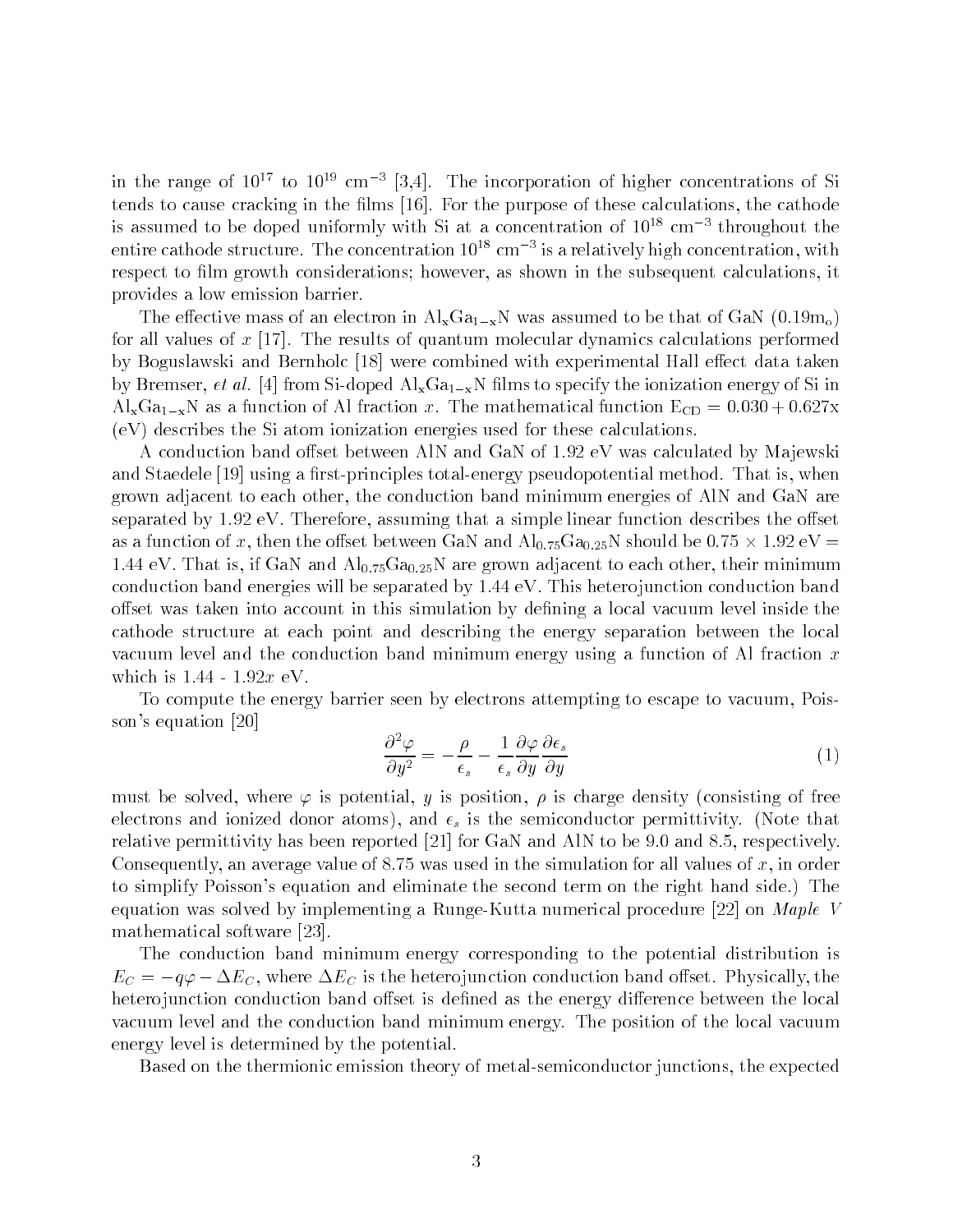emitted current density is [24]

$$
J = A^*T^2 \exp(\frac{-q\phi}{kT})
$$
 (2)

where J is current density,  $A^+$  is the Kichardson constant, I is temperature, K is Boltzmann s constant and is the barrier metallicity of the barrier of the Richardson and  $\mathcal{A}$  is the  $\mathcal{A}$ 

$$
A^* = \frac{4\pi q m^* k^2}{h^3} \tag{3}
$$

where  $n$  is Planck's constant and  $m$  is the elective mass of electrons. The barrier for electrons attempting to escape out to vacuum is given by the energy difference between the minimum conduction band energy and the Fermi level energy at the cathode-vacuum interface in the contract of the contract of the contract of the contract of the contract of the contract of the

As is the case for metalsemiconductor junctions the current transport can be limited by both the energy barrier and electron diusion The diusion current density at the cathode-vacuum interface is [24]

$$
J_D = q D_n \frac{\partial n}{\partial y} = \mu_n k T \frac{\partial n}{\partial y} \tag{4}
$$

where  $J_D$  is the diffusion current density,  $D_n$  is the electron diffusivity, n is the free electron concentration and in its the electron mobility of the electron concentration of the electron of the electron of position is computed from the conduction band and the Fermi level

Experimental data for electron mobility in  $Al_xGa_{1-x}N$  which is heavily doped in the range of 4.5  $\times$  10<sup>--</sup> to 1.2  $\times$  10<sup>--</sup> exists. This data was reported in 1998 [4], and is plotted in Figure The authors are not aware of data for material for which x but it could be roughly ascertained from the data that an electron mobility of about 30  $\text{cm}^2/\text{V}$ -s for x - vity mobility is used mobility is used laterial mobility is used laterially in the second control for diffusion current calculations.

## Results 3

### $3.1$ Basic Cathode Structure Operation at 300 K

The most basic  $\text{Al}_{x}\text{Ga}_{1-x}\text{N}$  cathode design assumed in this work is a structure of the form shown in Figure . The AlixGax layer sits upon a Galician layer site upon a Galician layer sits upon a Galician is compositionally graded from x to x - over a thickness of - nm The grading is linear with position, i.e. Al fraction  $x$  varies with  $y$  as  $10^{\circ}y$ , where  $y$  is the position in meters. The cathode structure is doped uniformly n-type with Si at a concentration of fu-cm  $\,$  . At  $\,$  suu K, the Fermi level in the GaN material with  $\,$  iv  $\,$  cm  $\,$   $\,$  Si doping is located  $\,$ 

The conduction band minimum energy and Fermi level as a function of position in the basic cathode structure is shown in Figure The energy values are referenced to the back of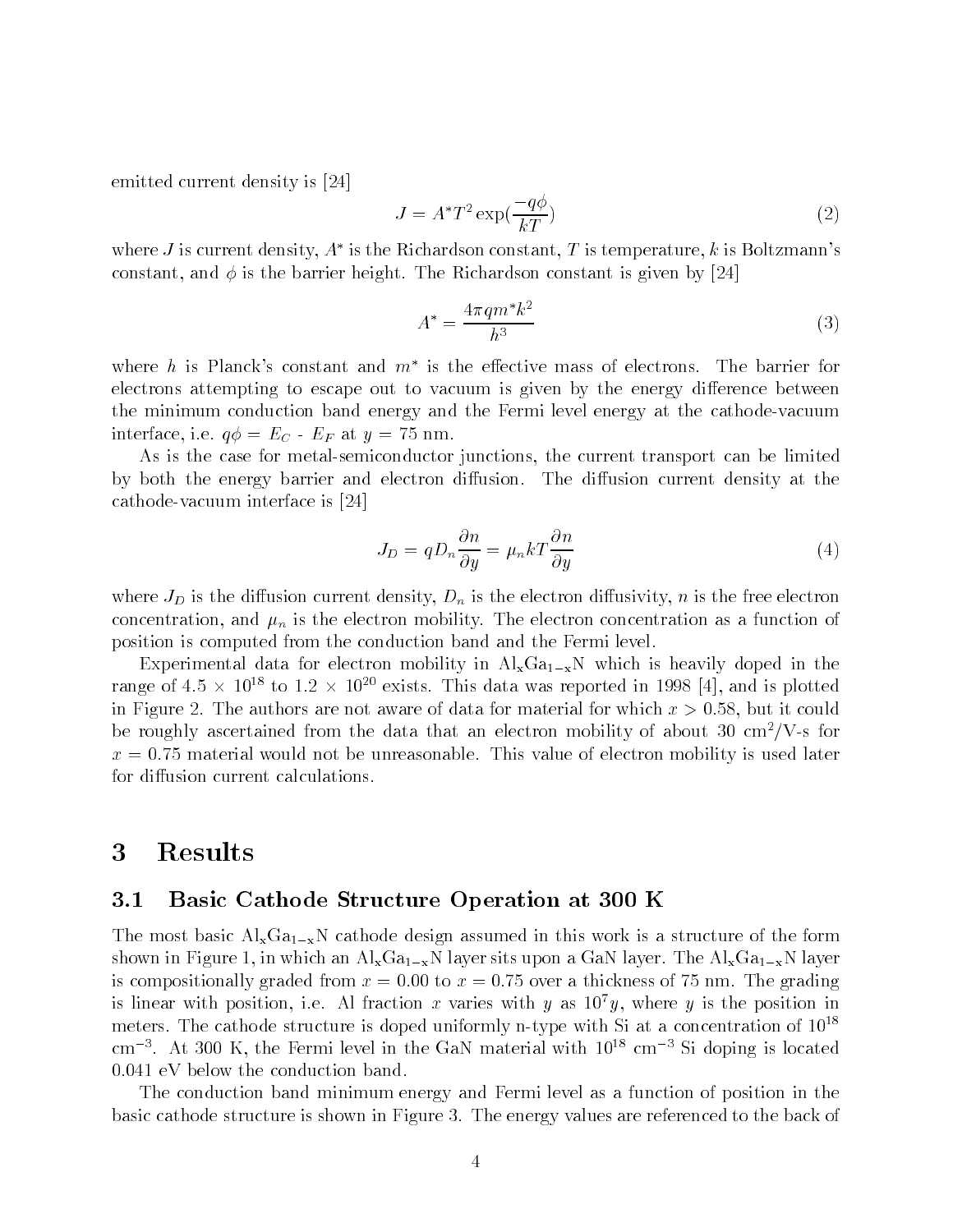

Figure Electron mobility vs Al fraction x for AlxGaxN material

the GaN layer at which and  $\mathcal{L}_{\text{max}}$  is grounded is grounded is grounded is taken as both the zero as both the zero as both the zero as both the zero as both the zero as both the zero as both the zero as both the zero energy and zero potential references The conduction band minimum energy at the back of the Gan layer starts at the starts and the hetero position in the heterogeneous conduction conduction  $\sim$ oset of the Gan material and dips down to about the band dips down to about the original and dips down to about the original and discussion of the original and discussion of the original and discussion of the original and to the cathode cathodes interface corresponding to the value of potential the value of potential the value of

 $\Lambda$  is located at  $\Lambda$  is located at  $\Lambda$  is located at  $\Lambda$  is energy barrier for  $\Lambda$ electrons attempting to escape into vacuum is the energy difference between the conduction band minimum energy and the Fermi level at the cathode-vacuum interface, and this value is  $0.500\,$  eV. At 500 K, thermionic emission theory indicates an emission density of 1.92 A/m-, or  $132~\mu$ A/cm  $\cdot$  .

The concentration of electrons at the back of the the GaN layer is  $4.51 \times 10^{-6}$  cm  $^{-1}$ . The electron concentration rises up to about 1.4  $\times$  10<sup>-8</sup> cm  $^{-3}$  at the origin and then rapidly  $\Lambda$  into the AlxGa $\Lambda$  layer  $\Lambda$ at the cathode vacuum interface that supplies that supplies during emission will gradient of electron concentration at the interface is  $\delta.90\,\times\,10^{-1}$  cm  $^{-1}$  . With this gradient, the electron mobility required at the cathode-vacuum interface to achieve the emission density indicated by thermionic emission theory is 21.5 cm / V-s. Based on the mobility data for  $\rm Al_{x}Ga_{1-x}N$ materials indicating that  $\mu_n~\approx$  30 cm $^{\circ}/$  V-s for the  $x~=$  0.75 material, the current will probably be barrier-limited, not diffusion-limited.

### $3.2$ Cathodes with a Thicker  $\text{Al}_x\text{Ga}_{1-x}N$  Layer

AlxGaxN graded layers can be grown with varying thicknesses The eect of making the layer thicker was studied by simulating cathodes with graded layers with linear grading which were come point comed to the contract and come the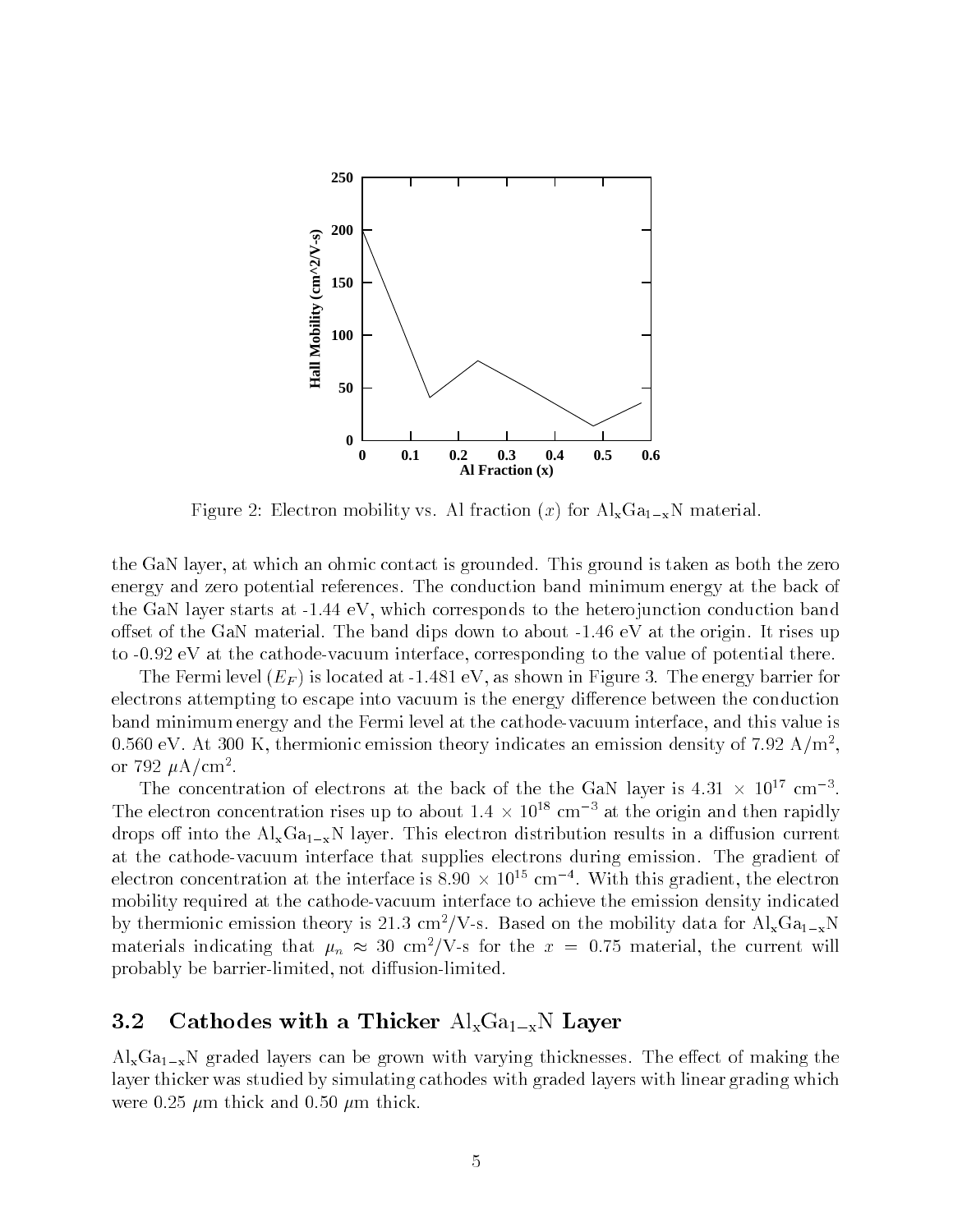

Figure Conduction band minimum energy vs position in basic cathode structure at K



Figure  $\mathbb{R}^n$  $\rm Al_xGa_{1-x}N$  layer.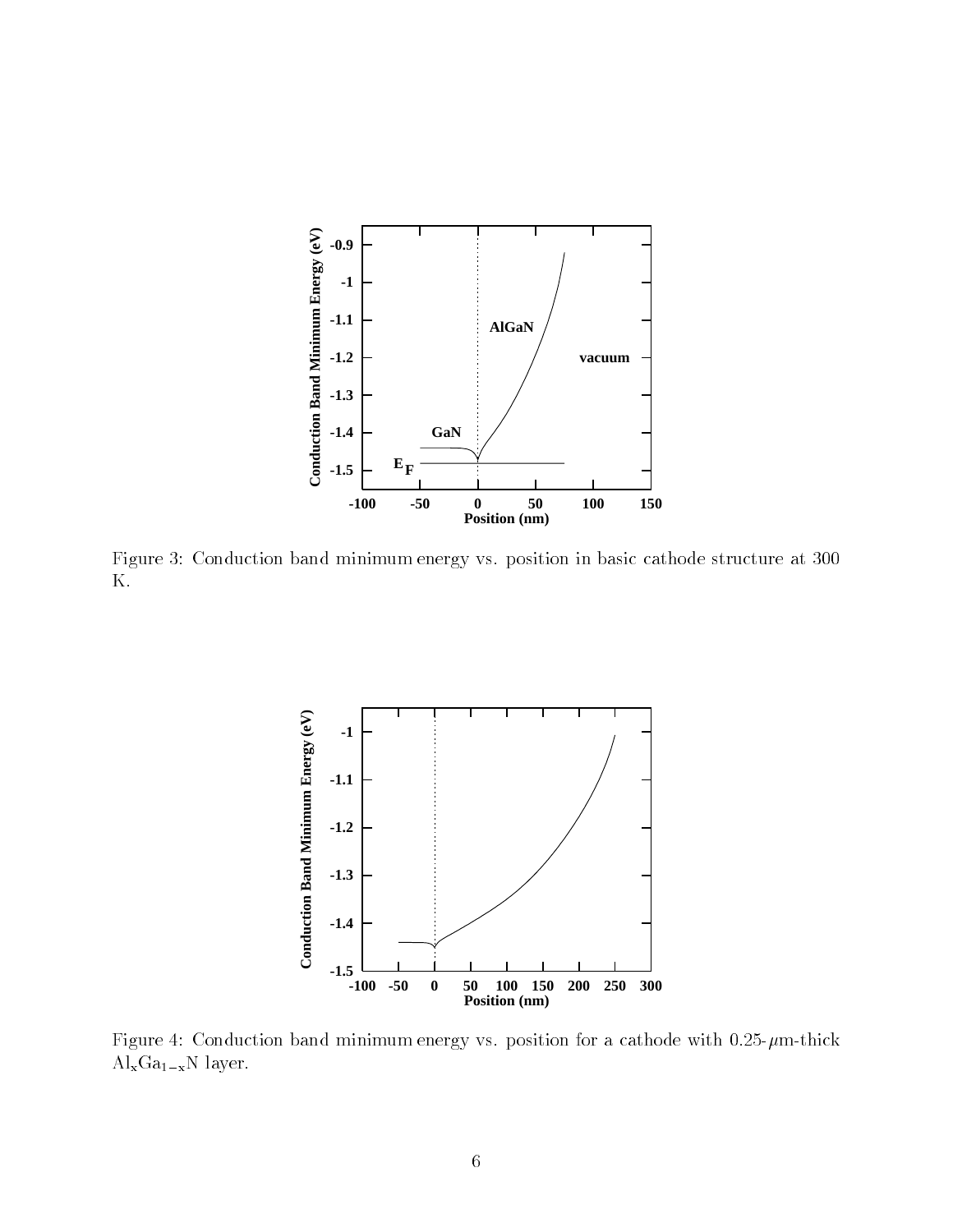

Figure Conduction band minimum energy vs position for a cathode with a mthick  $\mathrm{Al}_{x}\mathrm{Ga}_{1-x}\mathrm{N}$  layer.

### - - - - -Cathode with 0.25- $\mu$ m-Thick  $\text{Al}_{\text{x}}\text{Ga}_{\text{1-x}}$ N Layer

The conduction band minimum energy as a function of position for a cathode structure with and  $\Lambda$  in Figure is shown in Figure is shown in Figure in Figure . In Figure , the figure is graded to  $\Lambda$ linearly with position, i.e. the Al fraction varies as  $3 \times 10^7 y$ , where y is given in meters.

The conduction band rises up to  eV at the cathodevacuum interface The Fermi level is located at  eV The energy barrier for electrons attempting to escape into vac uum is - eV down from eV observed with the -nmthick AlxGaxN layer At K, thermionic emission theory indicates an emission density of 221 A/m<sup>-</sup>, or 22.1 mA/cm<sup>-</sup>, which is much higher than the  $\eta z \mu A / c$ in- predicted for the  $\tau$ -nin-thick  $A1_xGa_{1-x}$ N layer.

The gradient of electron concentration at the cathode-vacuum interface in this case is  $0.31\,\times\,10^{-1}$  cm  $^{-1}$  . With this gradient, the electron mobility required at the cathode-vacuum interface to achieve the emission density indicated by the emission density indicated by the emission theory is cm / v-s. Based on the mobility data for  $\text{Al}_\textbf{x}$ Ga<sub>1-x</sub>N layers indicating that  $\mu_n \approx$  30 cm / v-s for the x - material the current density for this structure will probably be diusion limited not barrierlimited The expected value of emission current density based on this lower mobility value would be  $\iota$  o mA/cm<sup>-</sup>.

# Cathode with 0.50- $\mu$ m-thick Al<sub>x</sub>Ga<sub>1-x</sub>N Layer

The conduction band minimum energy as a function of position for a cathode structure with a and the contract  $\mathbf{r} = \mathbf{r}_1$  and  $\mathbf{r}_2$  is the state is stated in Figure is graded to  $\mathbf{r}_1$  and  $\mathbf{r}_2$  and  $\mathbf{r}_3$ linearly with position, i.e. the Al fraction varies as 1.5  $\times$  10  $y$ , where y is given in meters.

The conduction band rises up to  eV at the cathodevacuum interface The Fermi evel is the energy barrier for the energy barriers and the energy form of the control the control of the control of the control of the control of the control of the control of the control of the control of the control of t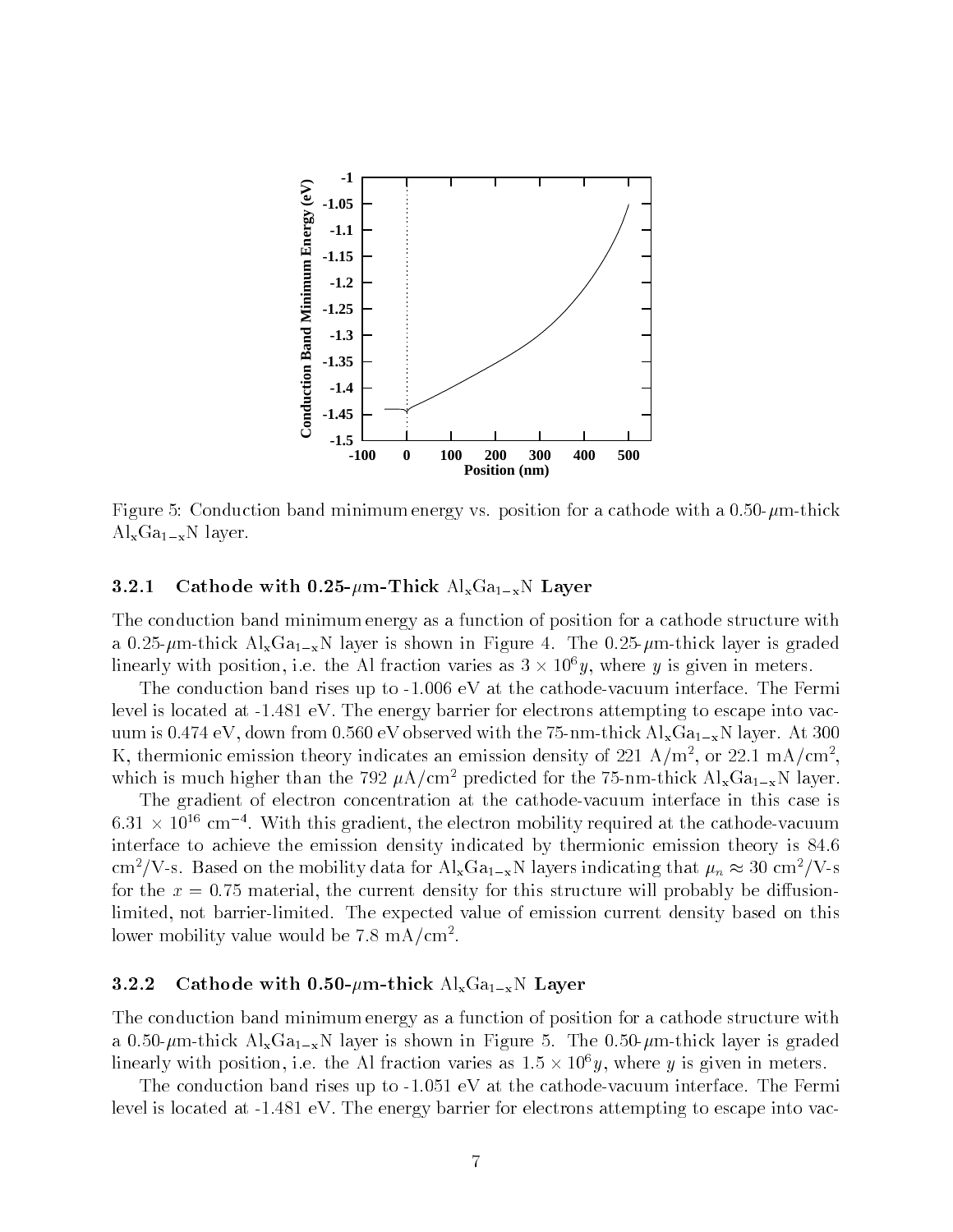

Figure 6: Linear and quadratic grading profiles for the  $Al_xGa_{1-x}N$  layer.

where we consider the contract and allowed with the contract of the contract  $\mathbf{A}$  with  $\mathbf{A}$  and  $\mathbf{A}$ At  $500\,$  K, thermionic emission theory indicates an emission density of  $1221\,$  A/m-, or  $-$ 0.1221 mA/cm<sup>-</sup>, which is much higher than the 192  $\mu$ A/cm<sup>-</sup> predicted for the 15-nm-thick  $\text{Al}_x\text{Ga}_{1-x}N$  layer.

The gradient of electron concentration at the cathode-vacuum interface in this case is  $1.40\,\times\,10^{-3}$  cm  $^{-1}$  . With this gradient, the electron mobility required at the cathode-vacuum interface to achieve the emission density indicated by thermionic emission theory is cm-/v-s. Dased on the mobility data for  ${\rm Ai}_{\rm x}$ Ga<sub>1-x</sub>N layers indicating that  $\mu_n\approx$  50 cm-/v-s for the x - material the current density for this structure will de
nitely be diusion limited not barrierlimited The expected value of emission current density based on this lower mobility value, would be 18.1  $\rm mA/cm$  .

### 3.3 Cathodes with Non-Linear Grading

To investigate the effect of using various types of grading profiles, two non-linear grading in the AlxGa $\lambda$  in the AlxGaxN layer were studied which which were studied which which which which which which which which were studied with  $\lambda$ had a strong interface  $\Delta$  or  $1-\Delta$  is the cathodes of  $\Delta$  interface and  $\Delta$  interface  $\Delta$  is the cathodes of  $\Delta$ and was concave up, i.e., 1.333  $\times$  10  $^{\circ}$ y  $^{\circ}$  where  $y$  is given in meters. The second profile was and a set of the GaN interface  $\Lambda$  in the GaN interface  $\Lambda$  interface  $\Lambda$  interface  $\Lambda$ cathode-vacuum interface, and was concave down, i.e.,  $-1.333 \times 10^{-3}y^{2} + 2 \times 10^{2}y$  where y is given in meters These two nonlinear pro
les along with the basic linear pro
le are plotted in Figure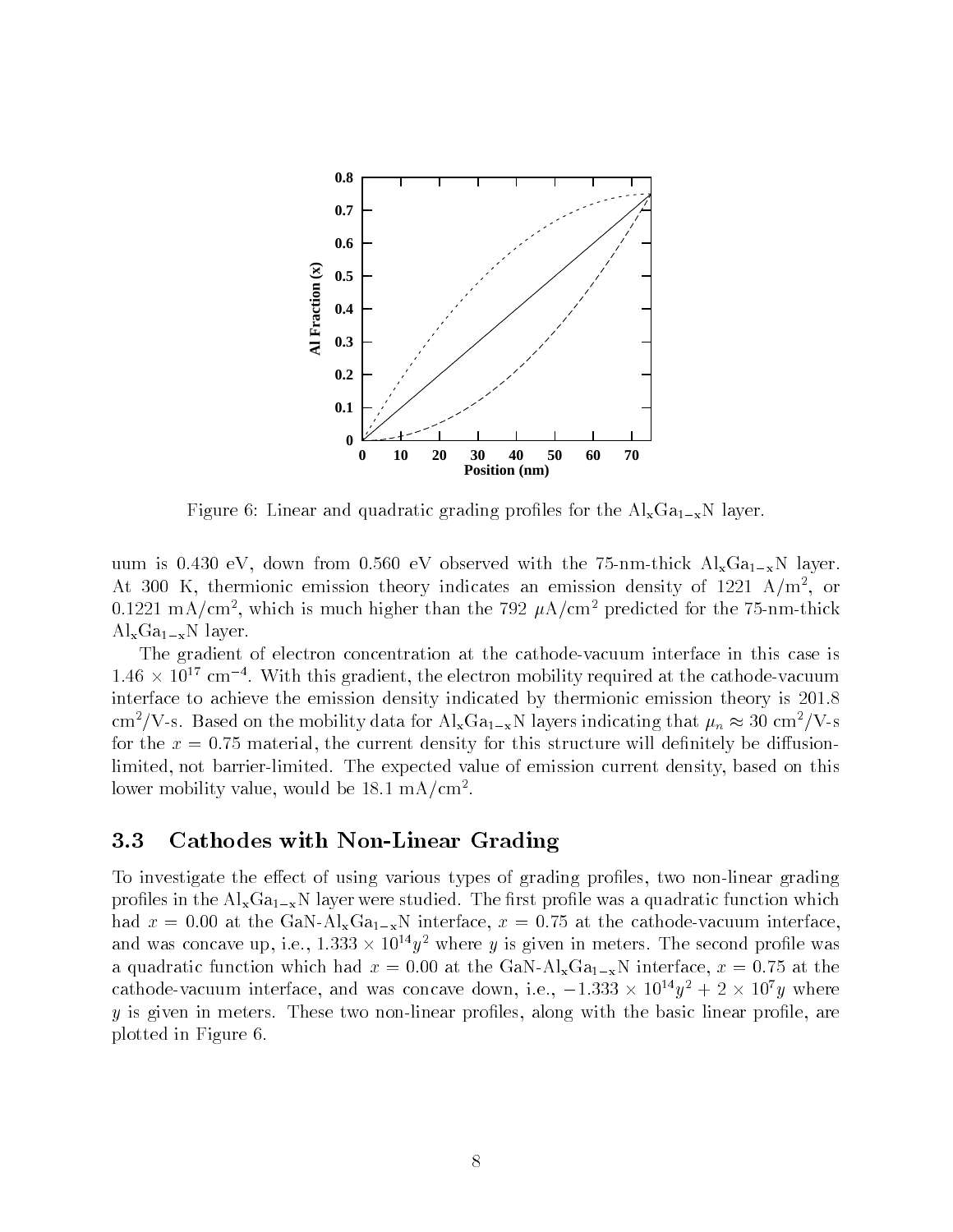

Figure - Conduction band minimum energy vs position for a basic cathode structure with a concave-up quadratic grading.

### ----Cathode with Concave-Up Quadratic Grading

The conduction band minimum energy as a function of position for a cathode structure with the concert of the AlxGax layer is shown in the AlxGaxN layer is shown in the AlxGax of the AlxGax shape of the conduction band curve is quite different for this grading than the linear grading case see Figure . There is no sharp downward dip at the origin and the origin and the origin and the curve ris -partner concert contract to the concert of the concert of the concert of the concert of the concert of the concert of the concert of the concert of the concert of the concert of the concert of the concert of the concert o

 $\mathbf{f}$ escape into vacuum is the linear grading with the linear grading  $\mathbf{A}$  at a linear grading  $\mathbf{A}$ 300 K, thermionic emission theory indicates an emission density of 0.2131 A/m , or 21.37  $\mu$ A/cm", which is lower than the 192  $\mu$ A/cm" predicted for the linear grading.

The gradient of electron concentration at the cathode-vacuum interface in this case is  $+40\times10^{-4}$  cm  $^{-1}$  . With this gradient, the electron mobility required at the cathode-vacuum interface to achieve the emission density indicated by thermionic emission theory is cm / v-s. For this structure, based on the  $\rm Al_{x}Ga_{1-x}N$  mobility data indicating that  $\mu_n \approx$  $30\,$  cm  $\prime$  V -s for the  $x=0.75$  material, the current is most likely barrier-limited, rather than diffusion-limited.

#### ----Cathode with Concave-Down Quadratic Grading

The conduction band minimum energy as a function of position for a cathode structure with the concave-down quadratic grading profile in the  $\text{Al}_x\text{Ga}_{1-x}\text{N}$  layer is shown in Figure 8. The shape of the conduction band curve is quite different for this grading than the linear  $\mathcal{A}$  at the set or dip at the origin is more proposed and the curve rises or  $\mathcal{A}$  and the curve rises rises rises or  $\blacksquare$  with downward concavity to  $\blacksquare$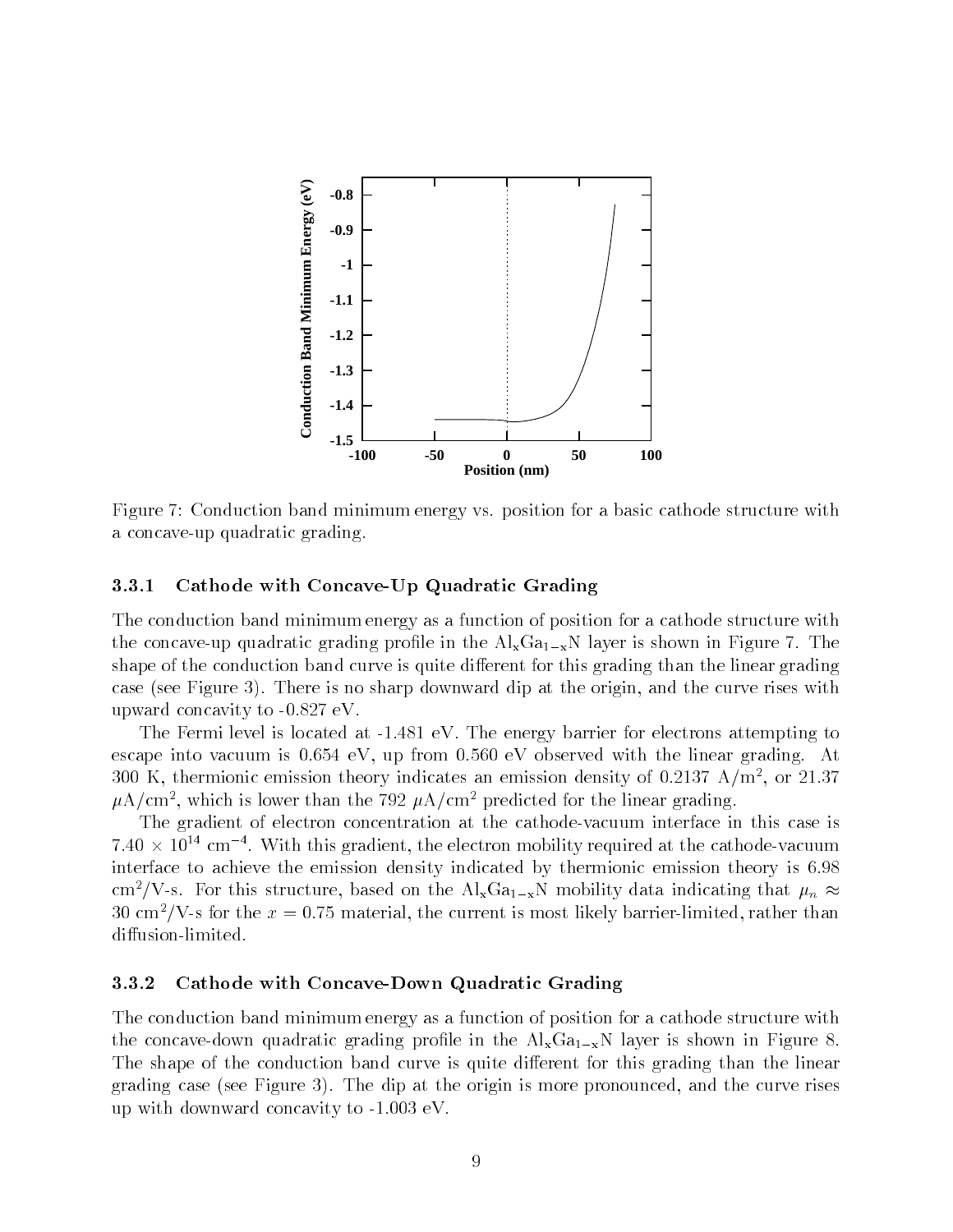

Figure Conduction band minimum energy vs position for a cathode with a concavedown quadratic grading

The Fermi level is located at  eV The energy barrier for electrons attempting to every control into value of the linear control to the linear control international control  $\pi$  at  $\pi$  $_{\rm \rm \sim N}$  thermionic emission theory indicates an emission density of 191.4  $_{\rm \rm \rm \AA/ \,m}$  , or 19.14  $_{\rm \AA}$  $\rm mA/cm$ , which is higher than the 192  $\rm \mu A/cm$  predicted for the linear grading.

The gradient of electron concentration at the cathode-vacuum interface in this case is  $1.89\,\times\,10^{22}$  cm  $^{-1}$ . With this gradient, the electron mobility required at the cathode-vacuum interface to achieve the emission density indicated by thermionic emission theory is cm / v-s. For this structure, based on the  $\rm Al_{x}Ga_{1-x}N$  mobility data indicating that  $\mu_n \approx$  $_{\rm 50~cm}$  y-s for the  $x=$  0.75 material, the current will definitely be diffusion-limited. The expected value of emission current density, based on this lower mobility value, would be 235  $\mu$ A/Cm<sup>-</sup>.

### 3.4 Cathodes with Moderate and Low Donor Concentrations

The baseline cathode simulations were performed for structures in which the donor concen tration was  $1 \times 10^{-8}$  cm  $^{-1}$  (a -nigh -concentration). To create a substantial free electron concentration the donor concentration should be kept high However as mentioned previ ously,  $Al_xGa_{1-x}N$  film growth studies indicate that excess Si impurities in such films lead to cracking Therefore it is important to study the emission properties of cathode structures with varying donor concentrations. Uathode structures containing  $\vartheta \times 10^{-3}$  cm  $^{-1}$  (as moderate  $\,$  concentration) and  $\,1 \times 10^{-3}$  cm  $^{-1}$  (a  $\,$  low  $\,$  concentration) were also simulated. Note that, in order to perform these simulations, the position of the Fermi level in the n-GaN layer had to be recalculated each time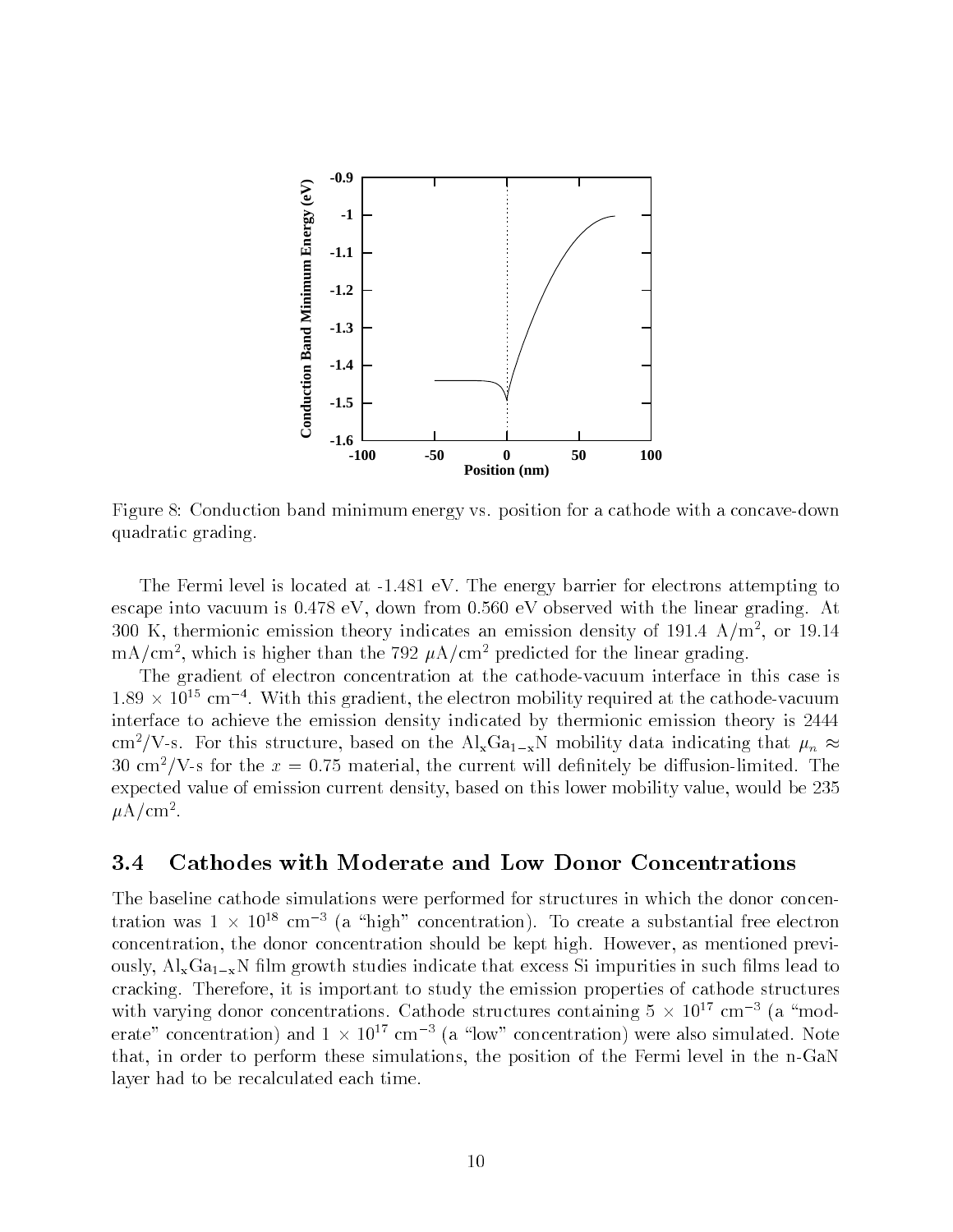

Figure Conduction band minimum energy vs position for a basic cathode structure with a moderate donor concentration of  $\sigma \times 10^{11}$  cm  $^{-1}$ .

# Cathode Structure with Moderate Donor Concentration

The conduction band minimum energy as a function of position for a cathode structure with moderate donor concentration (3  $\times$  10  $^{\circ}$  cm  $^{-}$ ) is snown in Figure 9. The conduction band rises upward concavity to the Fermi level is located at the Fermi level is located at the Fermi level is located at  $\Gamma$ energy barrier for electrons at the exception of the exception of the exception of the exception of the except even at the minimum that the higher donor concentration that the concentration theory theory theory indicates an emission density of 1.515  $A/\text{m}$ , or 151.5  $\mu$ A/cm, which is lower than the 192  $\mu A/cm^2$  predicted for the high donor concentration.

The gradient of electron concentration at the cathode-vacuum interface in this case is 1.481  $\times$  10  $^\circ$  cm  $^{-1}$ . With this gradient, the electron mobility required at the cathode-vacuum interface to achieve the emission density indicated by thermionic emission theory is cm / V-s. For this structure, based on the Al $_{\rm x}$ Ga $_{\rm 1-x}$ N mobility data indicating that  $\mu_n \approx 30$ cm /  $\bf{v}$  -s for the  $x=0.75$  material, the current density will probably be barrier-limited, not diffusion-limited.

#### - - - - -Cathode Structure with Low Donor Concentration

The conduction band minimum energy as a function of position for a cathode structure with a low donor concentration (1  $\times$  10  $^{\circ}$  cm  $^{-}$ ) is shown in Figure 10. The conduction band rises with the concerning to the control of the extent of the energy of the energy of the energy of the energy of the energy of the energy of the energy of the energy of the energy of the energy of the energy of the energy of th barrier for electrons attempting to escape into vacuum is eV which is much larger than the first concentration with the magnetic emission is the first measurement concentration theory indicates an emission density of  $3.89 \times 10^{-8}$  A/m<sup>2</sup>, or  $389$  pA/cm<sup>2</sup>, which is much lower than the  $\beta$   $\mu$   $\mu$   $\lambda$   $\gamma$  cm - predicted for the high concentration. Ulearly, reducing the donor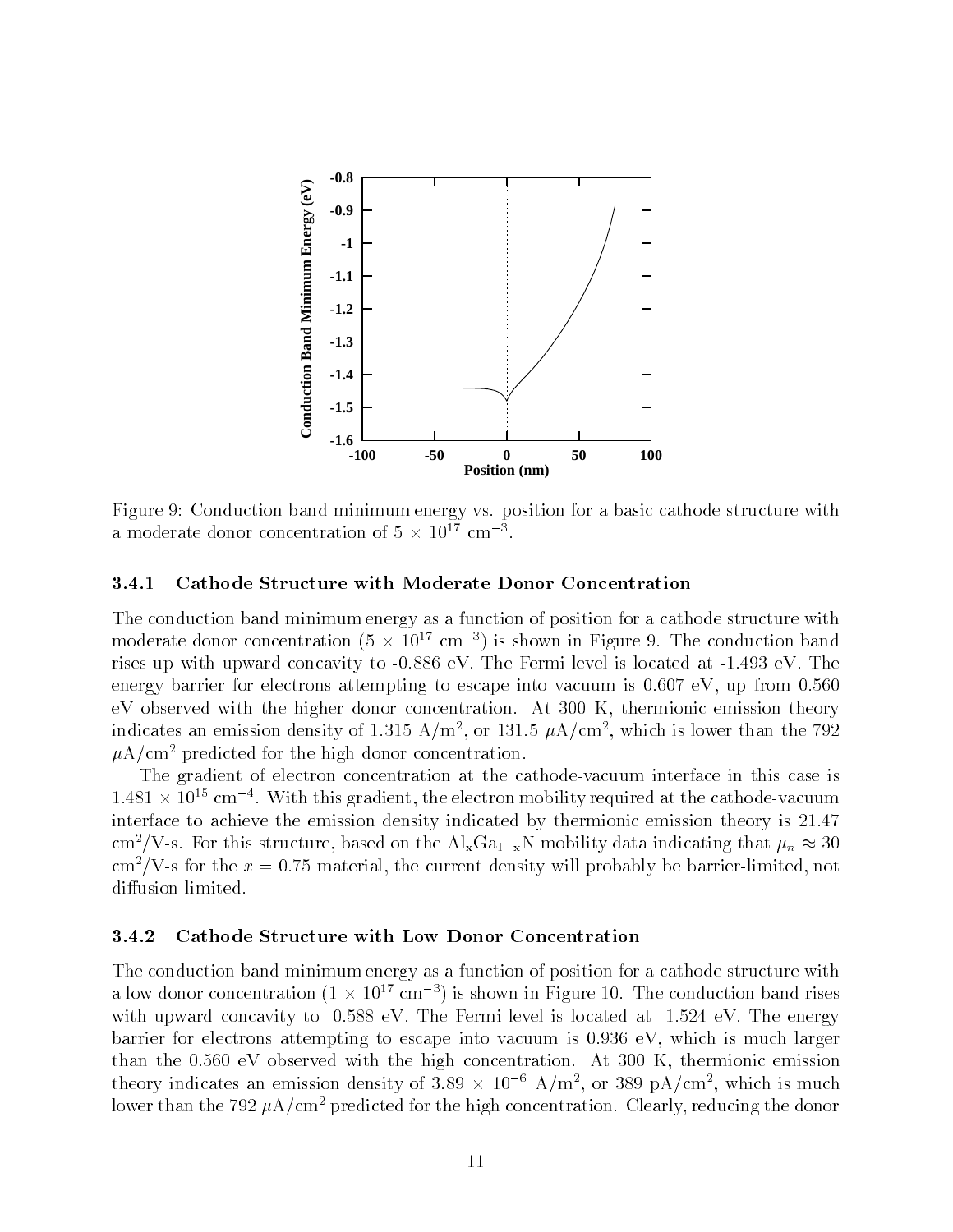

Figure Conduction band minimum energy vs position for a basic cathode structure with a low donor concentration of  $1 \times 10^{-6}$  cm  $^{-2}$ .

concentration to this level makes the emission barrier unacceptably high comparable to that observed for conventional thermionic cathodes

The gradient of electron concentration at the cathode-vacuum interface in this case is 4.50  $\times$  TU cm  $^{-1}$  . With this gradient, the electron mobility required at the cathode-vacuum interface to achieve the emission density indicated by thermionic emission theory is cm- $\gamma$  v-s. For this structure, based on the Al<sub>x</sub>Ga<sub>1-x</sub>N mobility data indicating that  $\mu_n \approx 1$ 30 cm / V -s for the  $x = 0.75$  material, the current would probably be barrier-limited, not diffusion-limited.

# Conclusions

A summary of the results for the cathode simulations performed in this study are shown in Table The current values refer to the amount of current which would be emitted by a 1 cm-cathode. The diffusion-limited current density of cathode structures which have a current density limited by difusion were computed by assuming that the electron mobility in the  $x = 0.7$  material is 50 cm /  $v$  -s.  $\varepsilon$  B-L Curr. Freiers to barrier-limited current, D-L Curr refers to diusionlimited current and Exp Curr refers to the current which would be expected when both barriers are taken into account of the second state into account of the second state results for  $Al_xGa_{1-x}N$  cathode structures lead to many important guidelines concerning the design and operation of  $Al_xGa_{1-x}N$  cathodes.

The use of n-type doping and compositional grading appears to be an effective means of creating an AlxGax Cathode with a very low the superpotence of the superpotence of the superpotential complete sitioning of the n-type doping with the grading results in a charge distribution which brings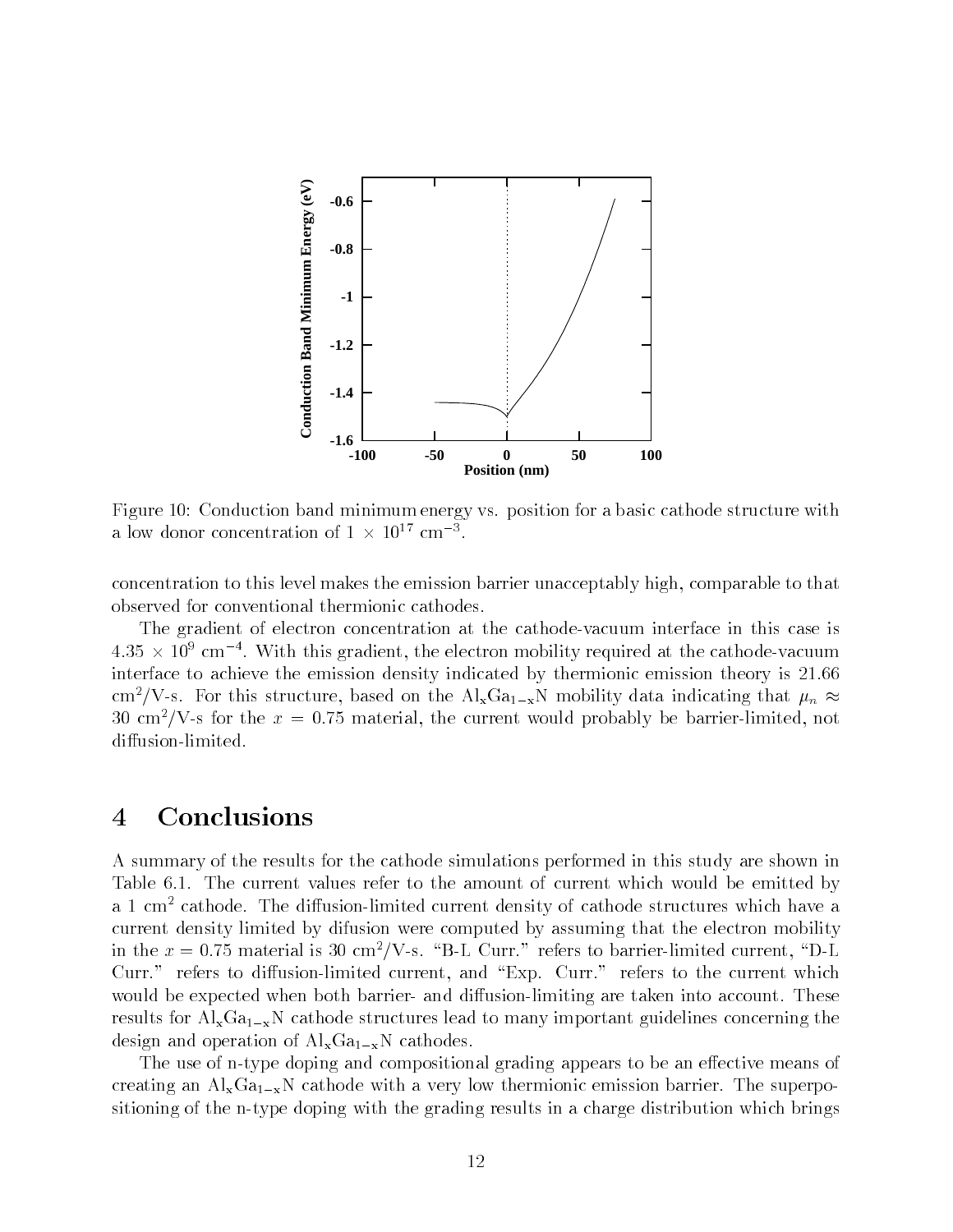| <b>Structure</b>               | <b>Barrier</b>         | B-L Curr.          | D-L Curr.            | Exp. Curr.             |
|--------------------------------|------------------------|--------------------|----------------------|------------------------|
| basic $(300 \text{ K})$        | $0.560\,\,{\text{eV}}$ | 792 $\mu$ A        | $\overline{1.13}$ mA | $\overline{792} \mu A$ |
| $0.25 \mu m$ (300 K)           | $0.474$ eV             | $22.1 \text{ mA}$  | $7.8 \text{ mA}$     | $7.8 \text{ mA}$       |
| $0.50 \mu m$ (300 K)           | $0.430 \text{ eV}$     | $122 \text{ mA}$   | $18.1 \text{ mA}$    | $18.1 \text{ mA}$      |
| concave up $(300 K)$           | $\vert$ 0.654 eV       | 21.4 $\mu$ A       | 91.7 $\mu$ A         | 21.4 $\mu$ A           |
| concave down $(300 \text{ K})$ | $\vert$ 0.478 eV       | $19.1 \text{ mA}$  | 235 $\mu$ A          | 235 $\mu$ A            |
| moderate $N_D$ (300 K)         | $0.607\,\,\text{eV}$   | 132 $\mu$ A        | 189 $\mu$ A          | 132 $\mu$ A            |
| low $N_D$ (300 K)              | $0.936\text{ eV}$      | $389\ \mathrm{pA}$ | 530 $\mu$ A          | 389 pA                 |

Table 1: Summary of Cathode Simulation Results

the conduction band at the surface down towards the Fermi level, resulting in a very low thermionic emission barrier

The basic cathode structure with utilized a complete with  $\alpha$  -respectively  $\alpha$  -respectively in the structure fraction  $(x)$  varied linearly with position and a constant doping of  $10^{+}$  cm  $^{-}$ , exhibited a  $\mathcal{W}$ observed for commercially available thermionic cathodes  $(1 \text{ eV or more})$  [25].

Simulations were performed for  $\Lambda$  in  $\Lambda$  and thickness  $\Lambda$  in this contribution of this contribution of this contribution of the contribution of the contribution of the contribution of the contribution of the contribu These simulations clearly indicate that increasing the thickness of the  $\text{Al}_x\text{Ga}_1_{-x}\text{N}$  layer substantially reduces the emission barriers. The emission from the emission from the emission from the emissio diffusion-limited, but the emitted current density at 300 K is more than an order of magni- $\mathbf{H}$  that of the larger than the larger than the layer than the layer thickness increasing the layer thickness in is a useful technique for increasing current density, a modelling there is a limit to how the limit to thick the  $Al_xGa_{1-x}N$  layer can be, based on film growth considerations.

Simulations done for Si doping levels below cm indicate that the emission barrier is a strong function of doping Reducing the doping by a factor of increased the barrier  $\alpha$  , about  $\alpha$  ,  $\alpha$  its original temperature complex the room temperature contribution of  $\alpha$  is original to  $\alpha$ value Reducing the doping by a factor of increased the barrier by more than which decreases the room temperature emission by a factor of more than  $10^\circ$ . Obviously, excessively reducing the doping level to decrease the probability of 
lm cracking can have serious electronic ramifications.

Simulations for nonlinear grading pro
les produced interesting results A cathode with a concave-down quadratic profile has a reduced emission barrier, but also is diffusion-limited A cathode with a concaveup quadratic pro
le has a large emission barrier but also has enhanced electron diusion As a result neither nonlinear grading pro
le provided a net increase in current density over the density produced by the linear pro
le at K It seems unclear if optimization, by way of a tailored grading profile, could be accomplished.

If these cathodes are simulated in the future a number of improvements should be con sidered and implemented First in order to obtain more accurate results the values for the  $\Lambda$  materials must be more accurately determined be more accurately determined be more accurately determined by  $\Lambda$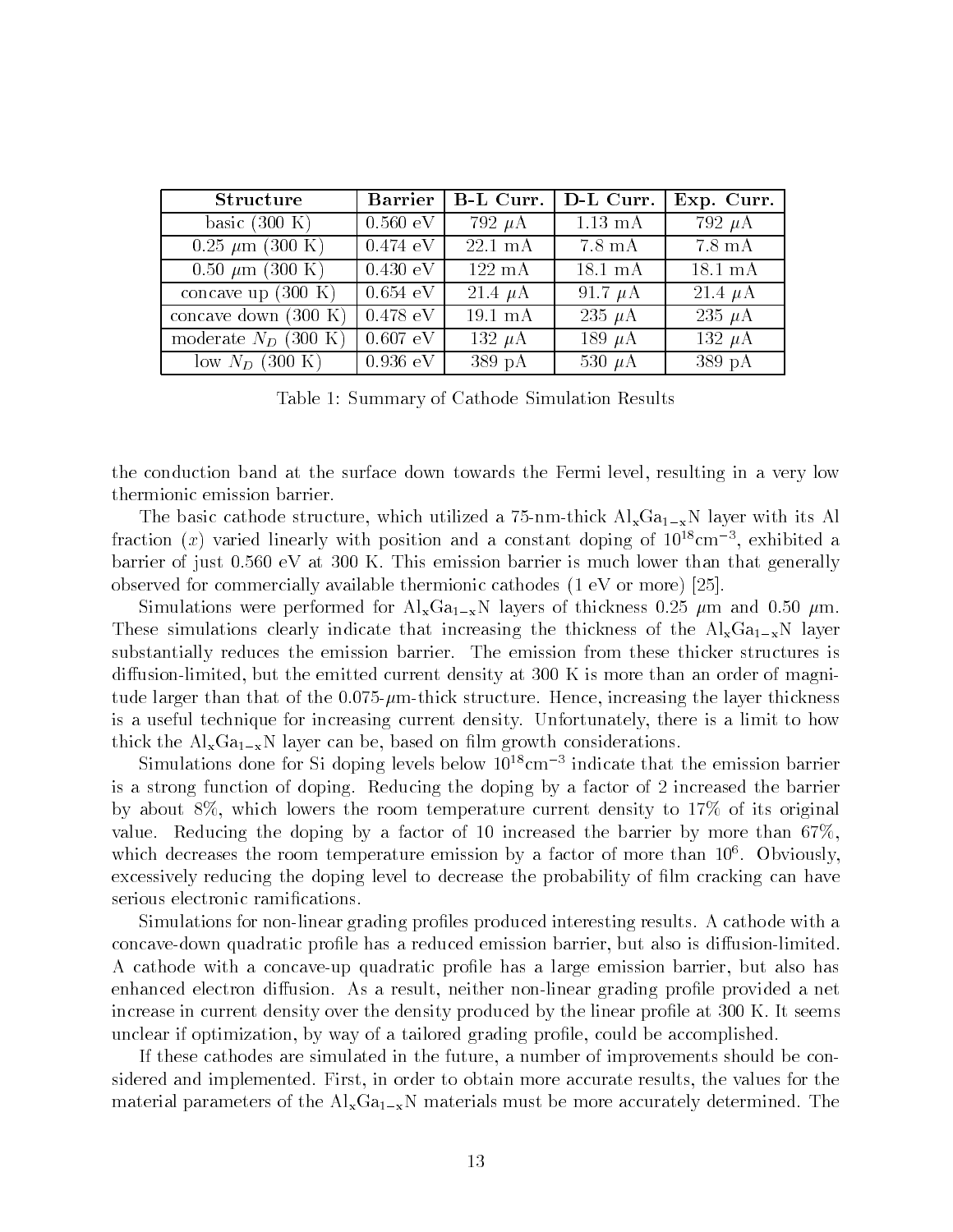key material parameters for cathode operation are electron affinity, donor ionization energy hetero junction conduction band oset and electron mobility Second there are a number of factors which were left out of the simulations which deserve further consideration The pos sibility of surface states or surface reconstructions were not considered The eects of having something other than  $A$  or  $A$  or  $A$  or  $A$  or  $A$  or  $A$  or  $A$  or  $A$  was not examined than  $A$ More experimental work is needed to investigate these surface conditions and include them in simulations in the Runge Common, the Runge Simulation in Maple Victoria technique in Maple Victoria software on a Sun SPARCstation was adequate for the purposes of this research However further simulations of  $Al_xGa_{1-x}N$  cathode structures, particularly any attempts involving optimization (through maniupulation of doping, grading, and thickness), may require faster software on a faster computer to keep the computation time reasonable

It is important to note that as work on  $\text{Al}_{x}\text{Ga}_{1-x}\text{N}$  materials continues,  $\text{Al}_{x}\text{Ga}_{1-x}\text{N}$ material quality will be material will be material will be material will be much better characterized and the growth techniques should result in higher-quality semiconductor material and lead to higher electron mobility, mobility should electron mobility should ensure that the cathodes are barriers. limited rather than diusionlimited Also important is development of the ability to create smooth spatial grading of the Al fraction  $x$ .

## **ACKNOWLEDGMENTS**

, and alternative thanks are constructed to a little to an alternative thanks are and the second to and the se Co for helpful discussions This work was 
nancially supported by an ONR STTR grant contract the PTS Company Raleigh Company Raleigh through the PTS Company Raleigh Company Raleigh Company Raleigh NC

## **REFERENCES**

 S Strite and H Morkoc GaN AlN and InN A review J Vac Sci Technol B vol ppe and the state of the state of the state of the state of the state of the state of the state of the state o

ist stritten in die deur deutschen Stritten der den den staan der den mensen der Stritten der Marie der der St  $SiC, III-V$  nitride, and II-VI ZnSe-based semiconductor device technologies," J. Appl. Phys.. volt van pper wordt wordt wordt wat wordt we

para saylang aslen din mandalang sang sanggung sang sanggung sanggung sanggung sanggung sanggung sanggung sang " $Al_xGa_{1-x}N$  Based Materials and Heterostructures," . Mat. Res. Soc. Symp. Proc. Vol. - pp - -

 M D Bremser W G Perry O H Nam D P Gris R Loesing D A Ricks and R F Davis, "Acceptor and Donor Doping of  $\text{Al}_x\text{Ga}_{1-x}N$  Thin Film Alloys Grown on 6H-SiC(0001) substrates via Metalorganic Vapor Phase Europeanic Journal of Electronic Materials volto Materials volto Pers pp 

 J Brown J Ramer K Zheng L F Lester S D Hersee and J Zolper Ohmic Contacts to Simplanted and university  $\mathcal{A}$  is a set  $\mathcal{A}$  and  $\mathcal{A}$  and  $\mathcal{A}$  are  $\mathcal{A}$  and  $\mathcal{A}$  and  $\mathcal{A}$  are  $\mathcal{A}$  and  $\mathcal{A}$  are  $\mathcal{A}$  and  $\mathcal{A}$  and  $\mathcal{A}$  are  $\mathcal{A}$  and  $\mathcal{A}$  are  $\mathcal{$ 855-860, 1996.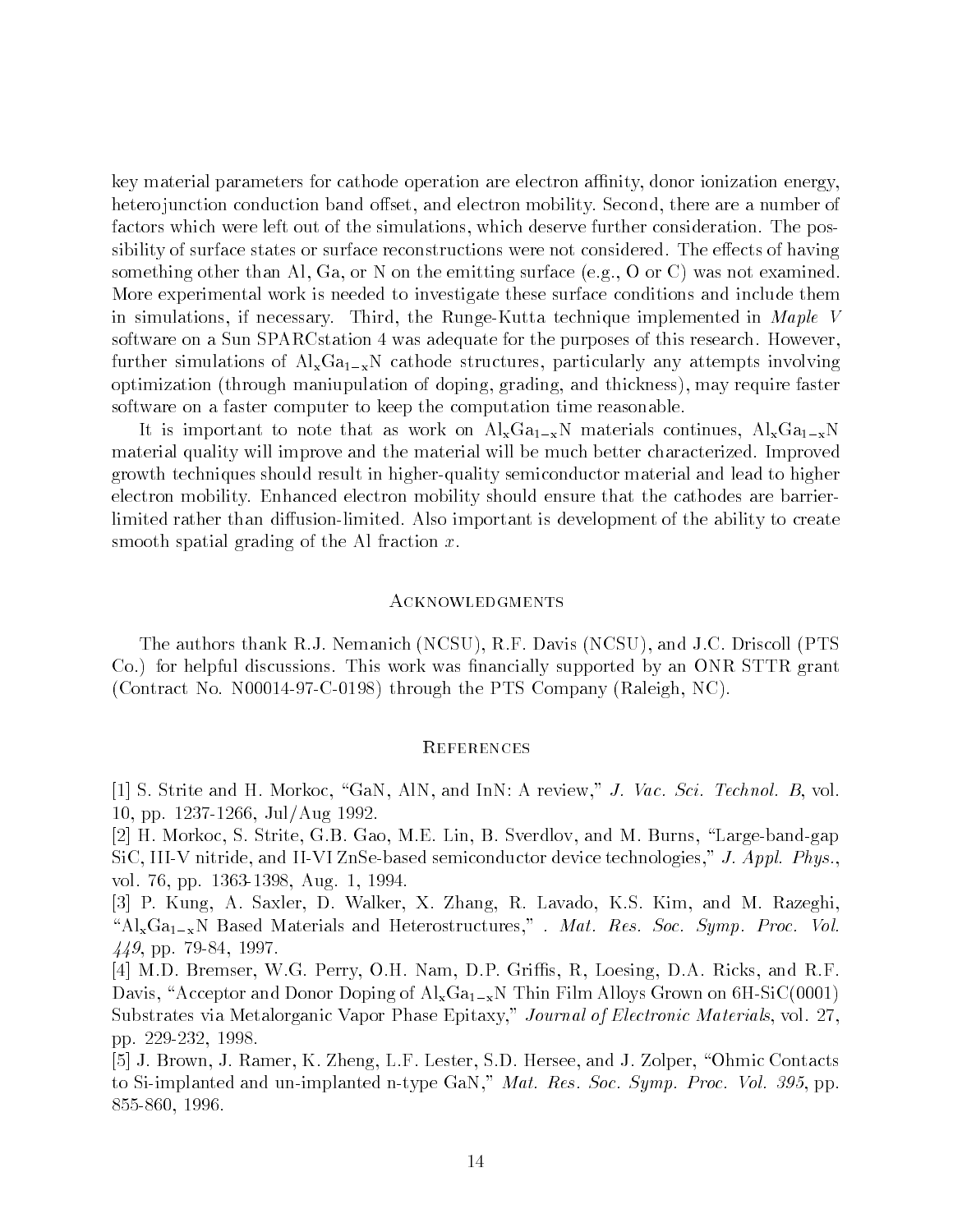Y F Wu W N Jiang B P Keller S Keller D Kapolnek S P Denbaars U K MIshra and B Wilson Low resistance ohmic contact to nGaN with a separate layer method Sol St Electron vol pp  -

- M C Benjamin Cheng Wang R F Davis and R J Nemanich Observation of a negative electron anity for heteroepital Aln on anity for heteroepital Aln on animal Aln on animal Aln on animal Aln on pp  June

remser Steam Manich Manich Manich Manich Manich Manich Manich Manich Manich Manich Manich Manich Manich Manich R F Davis B Chen Z Zhang and J Bernholc Negative Electron Anity of AlN and aar waa aanno yn y alfabet wurdt weging allo en die die die gepleiden benamme foar

, we are the continuous contract to a contract the contract of the contract of the contract of the contract of manich, "UV photoemission study of heteroepitaxial AlGaN films grown on  $6H-SiC$ ,". Applied Surface Surface  $\sim$  1. The surface volume  $\sim$  1. The surface volume  $\sim$  1. The surface volume  $\sim$  1. The surface volume  $\sim$  1. The surface volume  $\sim$  1. The surface volume  $\sim$  1. The surface volume  $\sim$  1. Th

 V M Bermudez T M Jung K Doverspike and A E Wickenden The growth and properties of the contract distance and contract the contract of the physical contract physical contracts to th Jan

 C I Wu A Kahn E S Hellman and D N E Buchanan Electron anity at aluminum nitride surfaces and the surfaces are surfaces and the surfaces of the surfaces of the surface of the surface o

 $\mathcal{I}$  Jensen and Theorem and Theorem and Theorem and Theorem and Theorem and Theorem and Theorem and Theorem and Theorem and Theorem and Theorem and Theorem and Theorem and Theorem and Theorem and Theorem and Theorem a source, you also see the source was seen pp by the seed of the seed of the second

 J A Christman A T Sowers M D Bremser B L Ward R F Davis and R J Nemanich Nitride Based Thin Film Cold Cathode Emitters Mat Res Soc Symp Proc Vol -  $\blacksquare$  . The property of the set of the set of the set of the set of the set of the set of the set of the set of the set of the set of the set of the set of the set of the set of the set of the set of the set of the set o

 A T Sowers J A Christman M D Bremser B L Ward R F Davis and R J Nemanich "Thin films of aluminum nitride and aluminum gallium nitride for cold cathode applications," approximation and the contract property contract when the contract of the contract of the contract of the contract of the contract of the contract of the contract of the contract of the contract of the contract of the cont

 C W Hat
eld and G L Bilbro Simulation of room temperature thermionic emission from AlxGaxN negative electron anity cathodes J Vac Sci Technol B vol - pp 552-556, Mar/Apr 1999.

R F Davis personal communication

- J Singh Physics of Semiconductors and Their Heterostructures New York McGraw Hill Inc

 P Boguslawski and J Bernholc Doping properties of C Si and Ge impurities in GaN and Aln Physical Review B voltage  $\mathbb{R}^n$  and  $\mathbb{R}^n$  voltage  $\mathbb{R}^n$  voltage  $\mathbb{R}^n$  voltage  $\mathbb{R}^n$ 

, a jewski and material metal of Substrates of Substrate Substrate Band and the Valence Band of Substrate Band Splittings and Valence Band Offsets in GaN and AlN Films,"  $Mat.$  Res. Soc. Symp. Proc. Vo pp -

, a cheng field and wave Electromagnetics International Publishing Control of the Management Addison and Manag Co

 M N Yoder Wide Bandgap Semiconductor Materials and Devices IEEE Trans Elec tron e tri rest en ppi erre erret artikel erre

 P V ONeil Advanced Engineering Mathematics New York PWS Publishing Co , waterloo on the state in the Inches Inc. It is a second to the state of the state in the state of the state